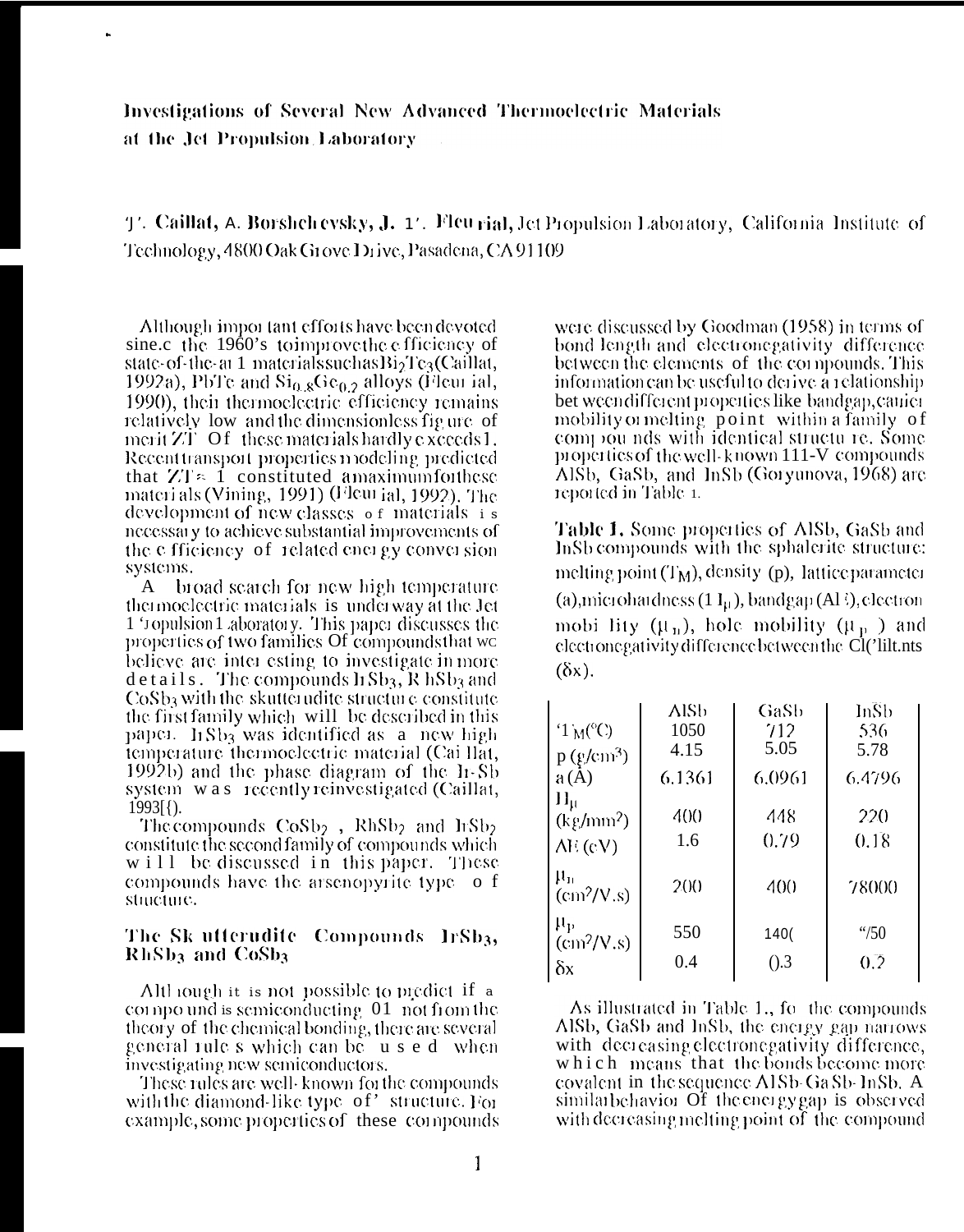demonstrated. elements in the compounds diminishes. All the the electronegativity difference between the that the bonds become more metallic. As a decrease in chemical bond strength which means as well as decreasing microhardness. This<br>decrease in the microhardness is linked to the formed between the compounds, which was which implies that solid solutions can likely be three compounds have close unit cell dimensions general rule, the carrier mobility increases when

 $\ddot{\phantom{0}}$ 

for the skutterudite compounds lists, RhSb<sub>3</sub> and CoSb<sub>3</sub>, all available data in the literature are reported in Table 2. The bandgap of the compound Irsb<sub>3</sub> was estimated at 1.1 eV from high temperature resistivity measurement (Caillat, 1993b). In an attempt to derive the same general rules

# (Dudkin, 1956), ## (Kuz'min, difference between the elements ( $\delta x$ ).<br>\* (Teschotte, 1989),  $\star$  (Zhuravlev N. N., 1988), <sup>60</sup> (Caillat, 1993), † (Kjekshus, 1974), parameter (a), microhardness (11<sub>µ</sub> ), bandgap **Table 2.** Some properties of Irsb<sub>3</sub>, RhSb<sub>3</sub> and  $\mathbf{c}$ : 68 b<sub>3</sub> compounds with the skutterudite  $(N<sub>i</sub>)$ , hole mobility ( $\mu<sub>p</sub>$ ) and electronegativity structure: melting point (TM), density (p), lattice (Kliche, 1987),  $\bullet$  (Caillat, 1992b), \*\* this study 1957),

| ž.              | $\begin{array}{c} \mu_p \\ \text{(cm)}^2/V.s \end{array}$ | $\overline{\text{M}}$ (cV) | $\frac{1}{\sqrt{2}}$<br>$(Xg/mn^2)$ | $\begin{pmatrix} 0 & (e/can^3) \\ a & (A) \end{pmatrix}$ |         | $(1)_{M}$            |  |
|-----------------|-----------------------------------------------------------|----------------------------|-------------------------------------|----------------------------------------------------------|---------|----------------------|--|
| $\tilde{C}$     |                                                           | 0.5 <sup>11</sup>          | 3164                                | 0347 \$                                                  | $(9)$ ' | $\frac{CoSb_3}{873}$ |  |
| $\frac{0.3}{3}$ | $1500 \cdot$                                              |                            | $*$ 00 $*$                          | 9.2322.3                                                 | 26.7    | $RMSD_3$             |  |
| $\frac{1}{3}$   | $4000*$                                                   | $1.1 *$                    | $\mu$ H $0L$                        | 9.25334                                                  | 9.32    | $\frac{1151}{1141}$  |  |

values are also linked to a decrease of the microhardness in these skutterudite compounds. difference between the elements in skutterudite compounds. Lower energy compounds, the narrowing of the energy gap is<br>associated with a decrease of the electronegativity sequence CoSb3-RhSb3-IrSb3, As for the III-V compound RhSb<sub>3</sub>, the energy gap tends to<br>increase within this family of compounds in the Although no bandgap value is available for the  $\frac{1}{2}$ de3

 $\overline{a}$ 

 $\frac{1}{\cdot}$ 

 $\overline{a}$ 

derive definite conclusions about the variations of increasing bond ionicity. compounds, the mobility seems to decrease with the carrier mobility in the skutterudite family of Although the data available are not sufficient to

and InSb. This difference in behavior will not be skutterudite compounds. It should be noted<br>however that relatively to the periodic table of discussed in this paper. compounds are reversed compare to AISb, GaSb elements, the III-V compounds appear also valid for the also microhardness which were established for electronegativity difference, melting point and The general rules correlating energy gapthe trends for the skutterudite

optimization of the materials. compounds and can be used as guidelines for the the thermoelectric properties of a family of carrier mobility can be useful when investigating as energy gap, electronegativity difference, The general rules correlating parameters such

conductivity, resulting in higher thermoelectric<br>conversion efficiency of the materials. possibility of lower the lattice thermal compounds is formation of solid solutions between isostructural investigating new thermoelectric materials, the components have close mini-education of RhSb3 and IrSb3. Considering that we are solutions between the three compounds CoSb3, which will likely allow the formation of solid It is also interesting to point out that the three interesting because of the

contains 32 atoms which is rather large compared can be expected for solid solutions. to state-of-the-art thermoelectric materials. The (Caillat, 1992b) and lower thermal conductivities listing was found to be as low as 30 mW/cm.K the particular conductivity of the binary compound The unit cell of the skutterudite structure

# The The Compounds IrSb<sub>2</sub>, RhSb<sub>2</sub> a<br>CoSb<sub>2</sub> with the Arsenopyrite Structure RhSb2 and

measurement, the bandgap was estimated at 0.2  $eV$  (Dudkin, 1956). According to a bonding these compound have not been investigated in model proposed for the arsenopyrite structure RhSb2 and CoSb2, the electrical properties of chemical structure of the compounds lrSb2, be semiconductors. A Seebeck of 4.30µV/K and (Brostingen, 1970), all three compounds should From high temperature electrical resistivity which a bandgap energy was estimated is CoSb<sub>2</sub>. details. The only compound in the family for Although several studies were dedicated to the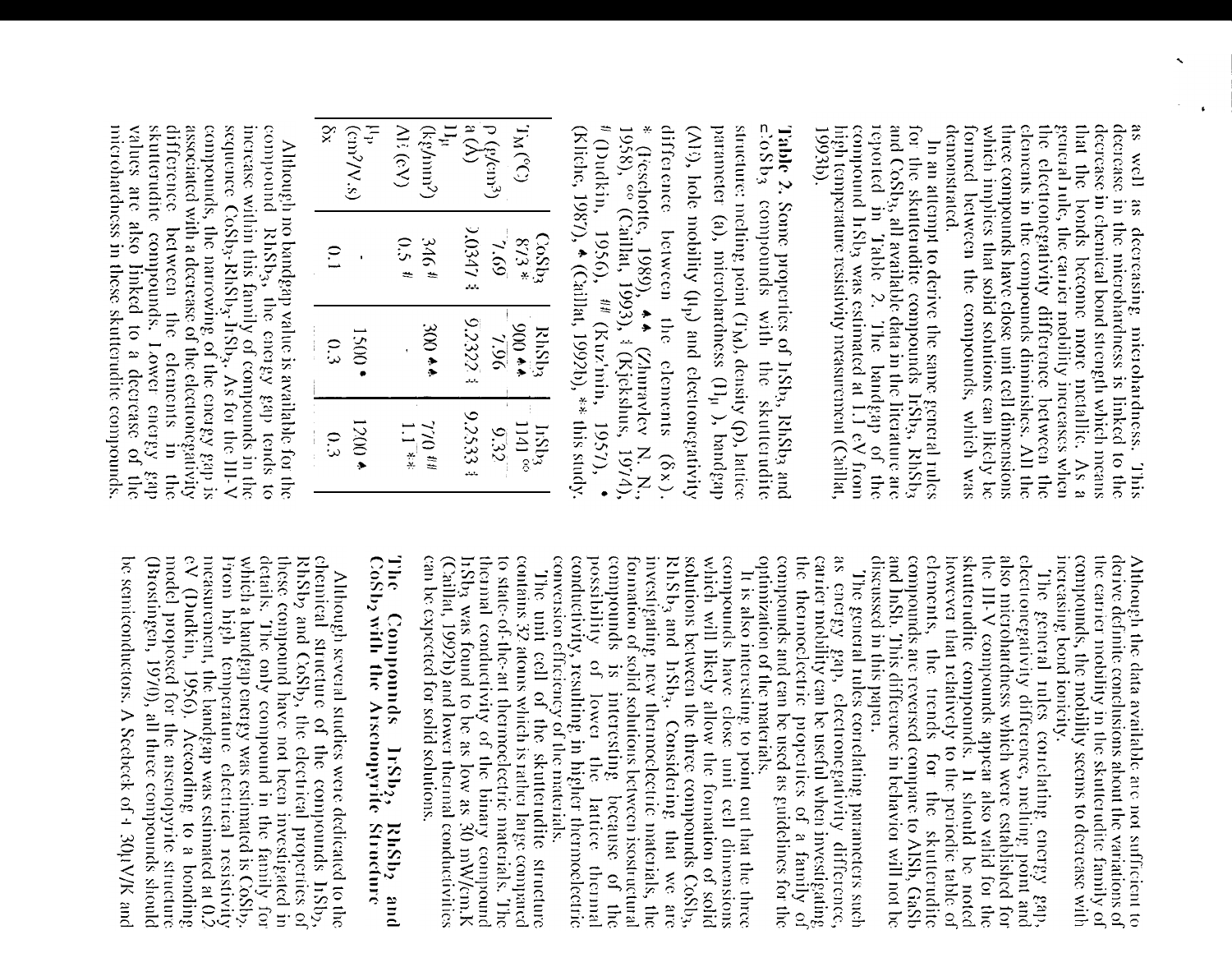an elect rical resistivity of 1.7 m $\Omega$  cm were measured at room temper ature on a RhSb<sub>2</sub> sample prepared by sintering with intermediate crushing (Johnston, 1965). These values suggest that this compound is also semiconductor although additional data would beneeded to confirm the semiconducting character of RhSb<sub>2</sub>.

Some properties of the compounds lrSb<sub>2</sub>, RhSb<sub>2</sub> and CoSb<sub>2</sub> are reported in '1'able 3.

Table 3. Some properties of h Sb2, RhSb2 and  $\cos b_2$  compounds with the an senopyrite stuicture: melting point  $(T_M)$ , density (p), lattice parameter (a), microhardness  $(H<sub>\mu</sub>$ ), bandgap (AE), hole mobility (pi,) and electronegativity difference be tween the elements  $(\delta x)$ . \* (Feschotte, 1989),  $\triangle \triangle$  (Zhuravlev N. N., 1958), <sup>66</sup> (Caillat, 1993), <sup>1</sup>(Kjekshus, 1971),  $^{\#}$  (Dudkin, 1956),  $^{\#}$  (Kuz'min, 1957).

|                          | CoSb2            | RhSb <sub>2</sub>      | hSb2                     |
|--------------------------|------------------|------------------------|--------------------------|
| $'1$ M ( $^{\circ}$ C)   | $929 *$          | $\sim$ 1050 * *        | $1475^{\circ}$           |
| $p$ (g/cm <sup>3</sup> ) | 8.34:1           | 8.89 <sub>1</sub>      | 11.06:                   |
| a(A)                     | $6.80''$ /'/ T   | 6.61561                | 6.5845.1                 |
| b(A)                     | 6.3879 4         | 6.5596'1               | $6.849$ ?. $\frac{1}{2}$ |
| c( $\Lambda$ )           | $6.543 \pm$      | $6.6$ 'S58 $^{\circ}1$ | 6.6951:                  |
| <b>Bin</b> <sup>o</sup>  | 117.064          | 116.824                | $115.15 \pm$             |
| $\Pi_{\rm R}$            |                  |                        |                          |
| $(kg/mm^2)$              |                  | $650$ **               | 1130 ##                  |
| Al < (cV)                | $0.2$ #          |                        |                          |
| δx                       | $\overline{0.1}$ | 0.3                    | $($ .3                   |

In order to determine if the compound  $\text{lrSb}_2$ was a semicond uctor 01 not, a sample was prepared by cold-pressing and sinter ing. The Seebeck coefficies 11 and the electrical resist ivity of this sample, were measured as a function of the temperature up to  $900^{\circ}$ C and the results ale. reported on Fig. 1 and 1 ig. ?., respectively.

The high values achieved for the Seebeck coefficient indicated that the compound  $l_{1}S_{2}$  is sell-li(:()]l(lllct{)l, The Scc.beck coefficient first increases with the temperature before decreasing for temperatures higher than  $60\,0^{\circ}\text{C}$ , corresponding to an intrinsic type of behavior.

The resistivity values tire also characteristic of a semiconducting material. I ollowing the Seebeck coefficient variations, the electrical resistivity decreases with temperature for values higher than  $600^{\circ}$ C. It was however not possible to e-stimate accurately the, bandgap energy because of the non-

obvious lineard ependance of the electric al resistivity with the temperature at high temperature. Moreover, it is not clear why the electrical re sistivity decreases from room<br>temperature to  $\sim$  250°C, then increases and falls again corresponding to the intrinsic type of conduction. More samples need to be synthesized in order to find if this behavior is reproducible.



Fig. J. Seebeck coefficient yeasus temperature  $\text{foi}$ <sup>3</sup>11 Sb<sub>2</sub> sample #1



Fig. 2. Resistivity ver sus temperature for IrSb<sub>2</sub> sample #1

Although thermal conductivity measurement need to be performed on  $h$  Sb<sub>2</sub> samples to fully estimate its thermoelectric potential, it appears as an interesting candidate for high temperature applications. The compounds  $\cos b_2$ , RhSb<sub>2</sub> and It Sb<sub>2</sub> have close lattice parameters and this suggests that solid solutions can be formed